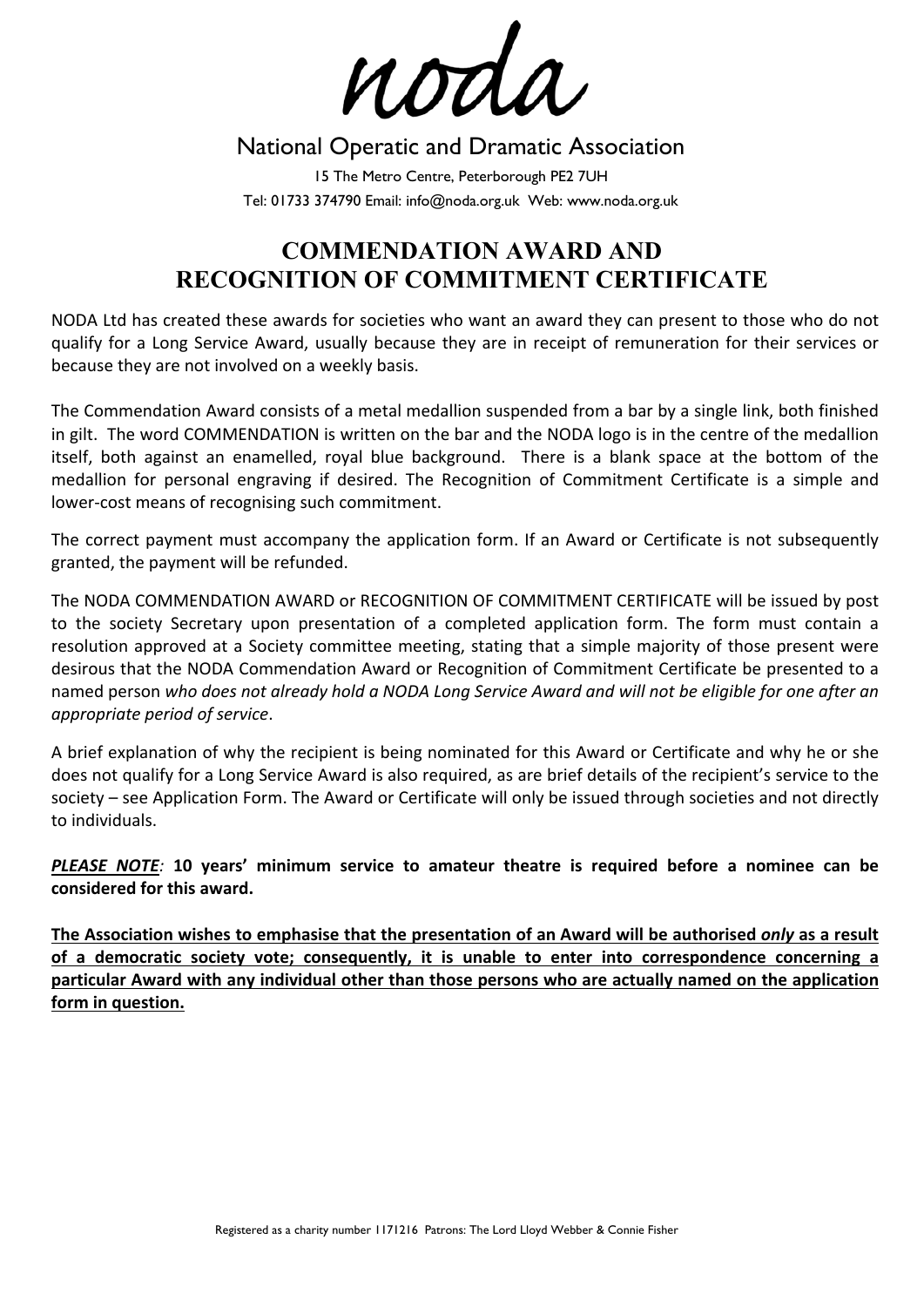**to your regional medal secretary**

### **APPLICATION FOR THE NODA COMMENDATION AWARD/ RECOGNITION OF COMMITMENT CERTIFICATE**

**PLEASE READ THE REVERSE OF THIS FORM CAREFULLY BEFORE COMPLETION. COMPLETE IN BLOCK CAPITALS.** 

Name of Society applying for the Award/Certificate: ......................................................................................................... Recipient's full name (state Mr/Mrs etc.): ............................................................................................................................

Date of Submission of Application: .......................................... Proposed Date of Presentation: ........................................

At a meeting of the Society committee held on …………………… it was agreed that the above named person did not qualify for a NODA Long Service Award but that in the Society's opinion he/she did qualify for receipt of the *(tick as appropriate):* 

 $\Box$  NODA COMMENDATION AWARD  $\Box$  RECOGNITION OF COMMITMENT CERTIFICATE

A majority of those present at the meeting were desirous that this Award/Certificate should be issued to the Society for presentation to the above‐named person and request that the Association give this application serious consideration.

Signed by the Society Chairman\* ………………………………………………………………………………………………….

Name (in block capitals) ………..………………………………………………………………………………………………………

Signed by the Society Secretary\* ………………………………………………………………………………………………….

Name (in block capitals) ………..……………………………………………………………………………………………………..

*\*or two other responsible officers – the nominee may NOT be on of the signatories. Please note NODA reserves the right, at its sole discretion, to decline to accept any particular application form, for whatever reason.* 

BRIEF DETAILS OF WHY THE RECIPIENT IS BEING NOMINATED FOR THE AWARD:

……………………………..................................................................................................................................................................

................................................................................................................................................................................................

BRIEF DESCRIPTION OF WHY THE RECIPIENT DOES NOT QUALIFY FOR A LONG SERVICE AWARD:

……………………………...................................................................................................................................................................

.................................................................................................................................................................................................

ADDRESS TO WHICH AWARD SHOULD BE SENT (NOT THE RECIPIENT):

Name: ……...................................................................................................................................…………....................................

Address: ......................................................................................................................................………….................…................

.................................................................. Postcode ……………………. Tel...........................................................................

#### **FOR OFFICIAL USE ONLY**

Approved ……………………………………….…………….. (Councillor/Award Secretary) Date……………...…………………………………………